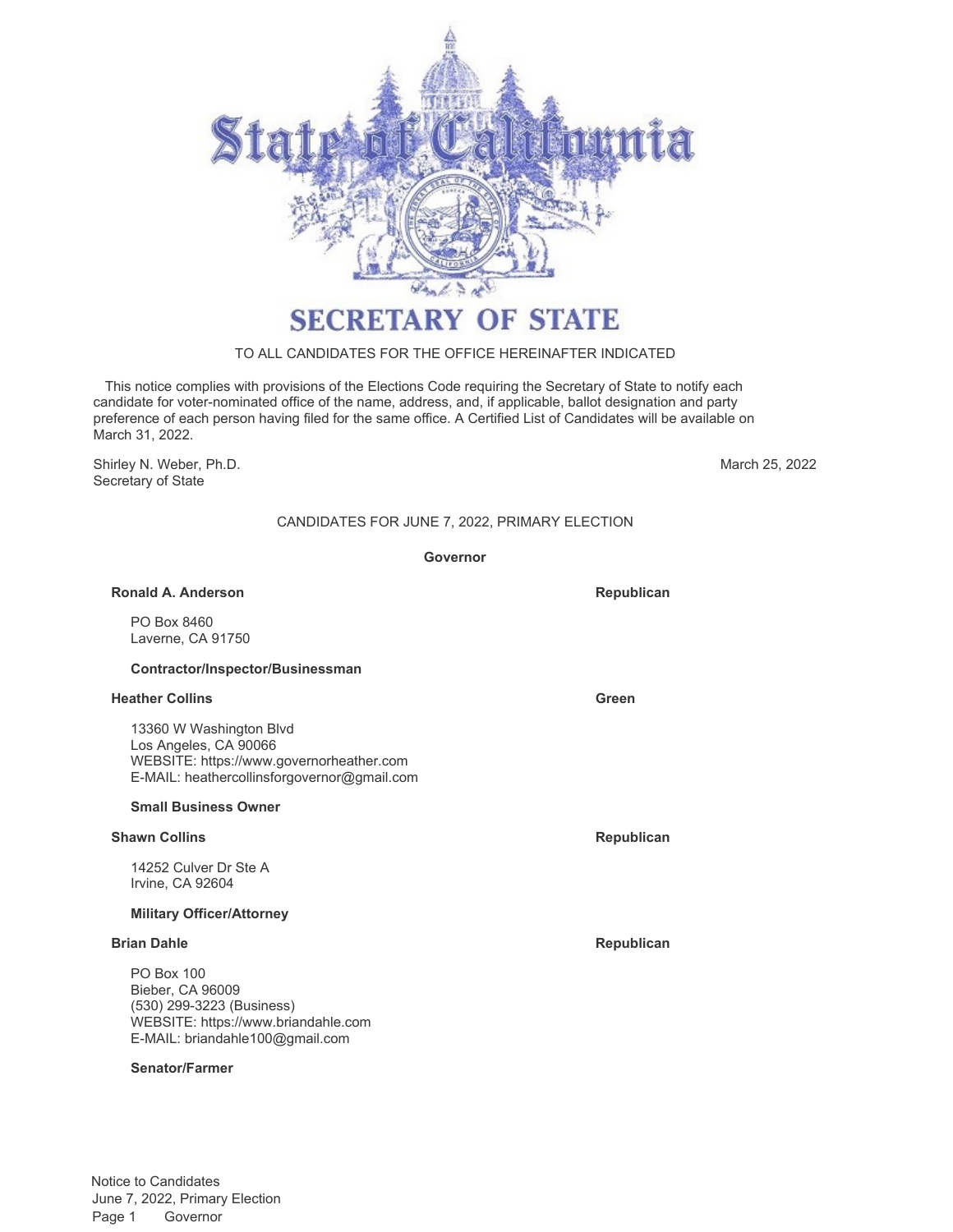### **Anthony "Tony" Fanara Democratic Democratic**

1858 N Vermont Ave Los Angeles, CA 90027

### **Owner of Restaurant**

4101 Dublin Blvd #F538 Dublin, CA 94568 WEBSITE: https://www.sergefiankan2022.com E-MAIL: contact@sergefiankan2022.com

### **Small Business Owner**

443 W Hillsdale St Inglewood, CA 90302

### **Retired Educator**

56435 Bonanza Dr Yucca Valley, CA 92284

## **No Ballot Designation**

### **Jenny Rae Le Roux Republican**

1095 Hilltop Dr Ste 277 Redding, CA 96003 (949) 345-0105 (Business) WEBSITE: https://www.jennyraeca.com E-MAIL: hello@jennyraeca.com

#### **Entrepreneur/Mom/Businesswoman**

## **David Lozano Republican**

PO Box 1090 San Gabriel, CA 91778 (626) 340-5260 (Business) (626) 209-0221 (FAX) WEBSITE: https://www.lozanoforcalifornia.com E-MAIL: davidlozanolaw@gmail.com

### **Executive Officer/Attorney**

## **Daniel R. Mercuri Republican**

483 Talbert Ave Simi Valley, CA 93065 (805) 428-5315 (Business) WEBSITE: https://www.danielforcalgovernor.com E-MAIL: danielmercuriforgov22@gmail.com

### **Father/Business Owner**

## **Cristian Raul Morales Republican**

3025 Artesia Blvd #37 Torrance, CA 90504 (310) 292-7180 (Business) WEBSITE: https://www.cmoralesforcagovernor.com E-MAIL: info@cmoralesforcagovernor.com

### **Director of Operations**

## **Serge Fiankan No Party Preference**

**James G. Hanink No Party Preference**

**Ron Jones Republican**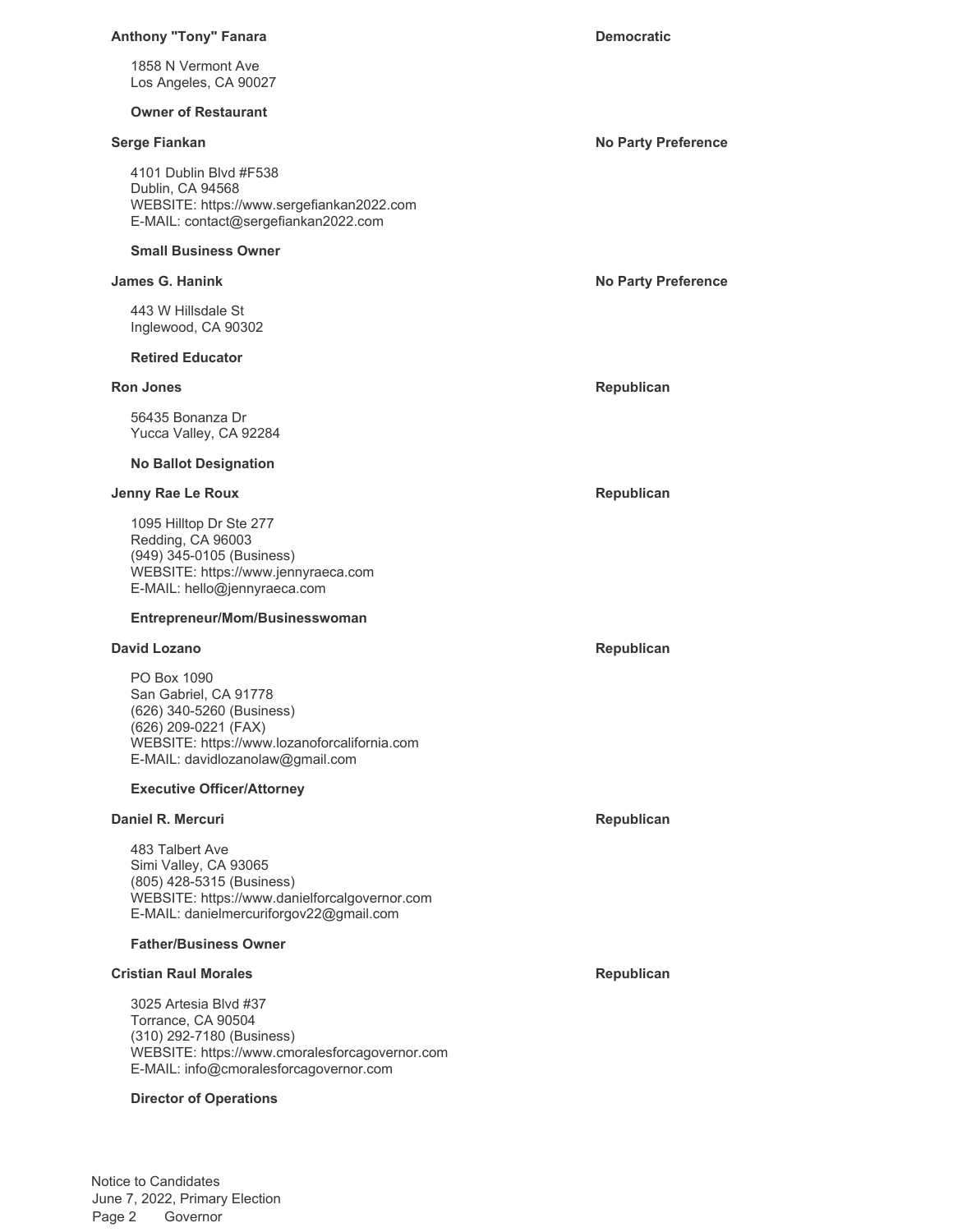## **Robert C. Newman II Republican Republican Republican**

PO Box 12043 San Bernardino, CA 92423 (909) 801-4630 (Business) WEBSITE: https://www.newman4governor.com E-MAIL: newman4governor@gmail.com

## **Farmer/Psychologist**

## **Gavin Newsom\* Democratic**

1787 Tribute Rd Ste K Sacramento, CA 95815 (916) 285-5733 (Business) WEBSITE: http://www.gavinnewsom.com E-MAIL: gavin@gavinnewsom.com

## **Governor of California**

## **Armando "Mando" Perez-Serrato Democratic**

19092 E Center Ave Orange, CA 92869 (714) 448-0044 (Business) WEBSITE: https://www.mandocaliforniagovernor.godaddysites.com E-MAIL: mando4governor@gmail.com

## **No Ballot Designation**

## **Luis Javier Rodriguez Green**

PO Box 328 San Fernando, CA 91341

## **Writer/Poet**

## **Woodrow "Woody" Sanders III No Party Preference No Party Preference**

9245 Laguna Springs Dr Ste 200 Elk Grove, CA 95758 (916) 237-5062 (Business) WEBSITE: https://www.govunleashed.com E-MAIL: justthefacts@govunleashed.com

## **Entrepreneur/Director/Engineer**

PO Box 634 San Diego, CA 92038 (858) 888-0461 (Business) WEBSITE: https://www.fred4ca.com E-MAIL: fredericesq@gmail.com

## **Human Rights Attorney**

1127 11th St #210 Sacramento, CA 95814 (530) 264-6048 (Business) WEBSITE: https://www.electreinette.com E-MAIL: reinette@electreinette.com

## **No Ballot Designation**

**Frederic C. Schultz No Party Preference** 

**Reinette Senum No Party Preference**